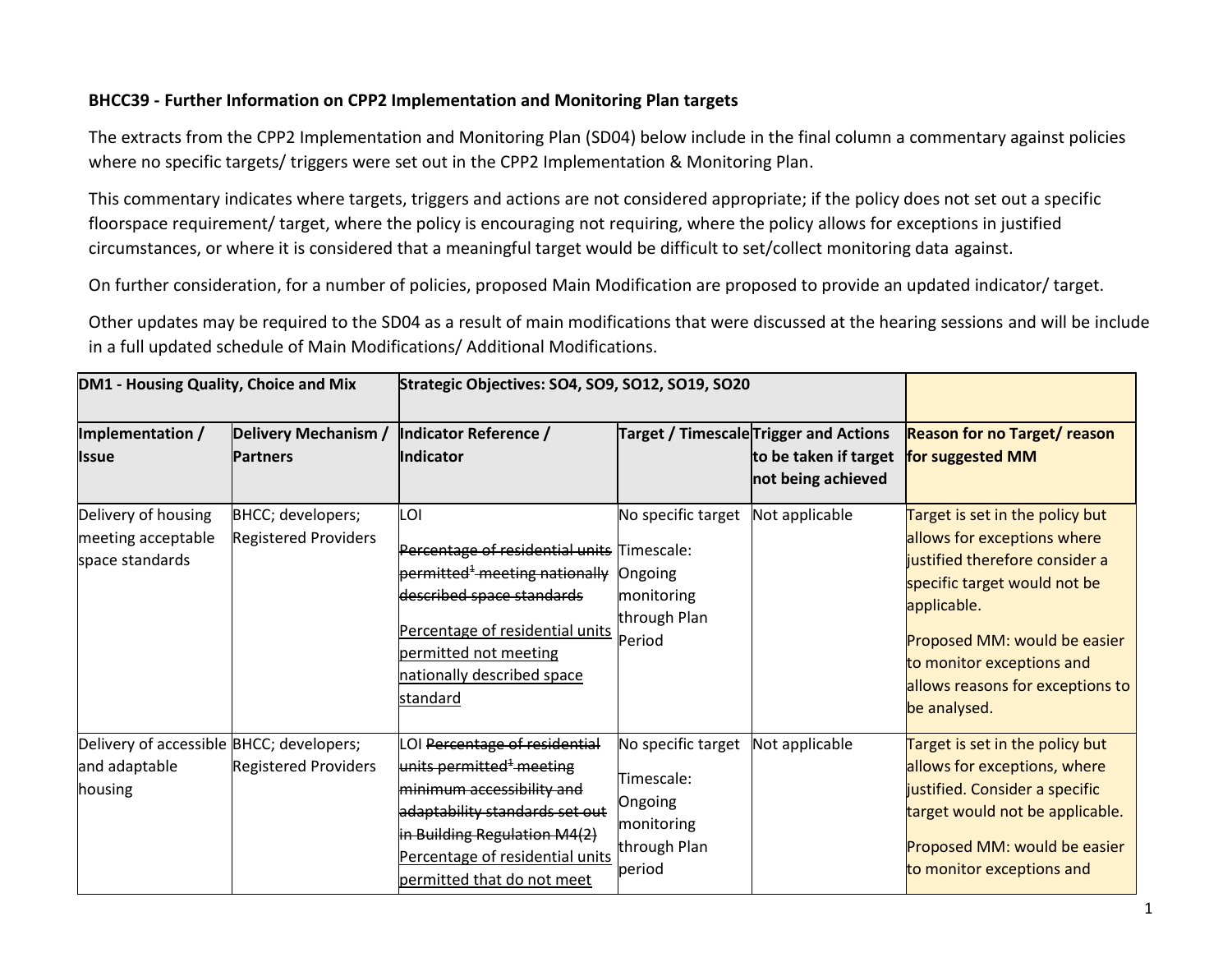|  | the minimum accessibility and   |  | allows reasons for exceptions to |
|--|---------------------------------|--|----------------------------------|
|  | adaptability standards set out  |  | be analysed.                     |
|  | in the Building Regulations (M4 |  |                                  |
|  | $(2)$ ).                        |  |                                  |
|  |                                 |  |                                  |

| DM2 - Retaining Housing and residential<br>accommodation(C3) |                                                   | Strategic Objectives: SO4, SO9, SO12, SO19, SO20                                                                                              |                                                                             |                                                                                        |                                                                                       |
|--------------------------------------------------------------|---------------------------------------------------|-----------------------------------------------------------------------------------------------------------------------------------------------|-----------------------------------------------------------------------------|----------------------------------------------------------------------------------------|---------------------------------------------------------------------------------------|
| Implementation /<br><b>Issue</b>                             | <b>Delivery</b><br>Mechanism /<br><b>Partners</b> | Indicator<br>Reference /<br>Indicator                                                                                                         | <b>Target / Timescale</b>                                                   | <b>Trigger and</b><br><b>Actions to be</b><br>taken if target<br>not being<br>achieved | <b>Reason for no target/</b><br>reason for suggested MM                               |
| Retention<br>of existing<br>housing<br>stock                 | BHCC;<br>developers;<br>Registered<br>Providers   | Policy CP1<br>indicator<br>Single Data List<br>Monitor net<br>additional<br>homes provided per<br>annum(number of<br>homes lost per<br>annum) | No specific target<br>Timescale: Annual<br>monitoring through<br>Planperiod | Not applicable                                                                         | Net losses taken account of<br>via the CP1 indicator in CPP1<br>for Housing Delivery. |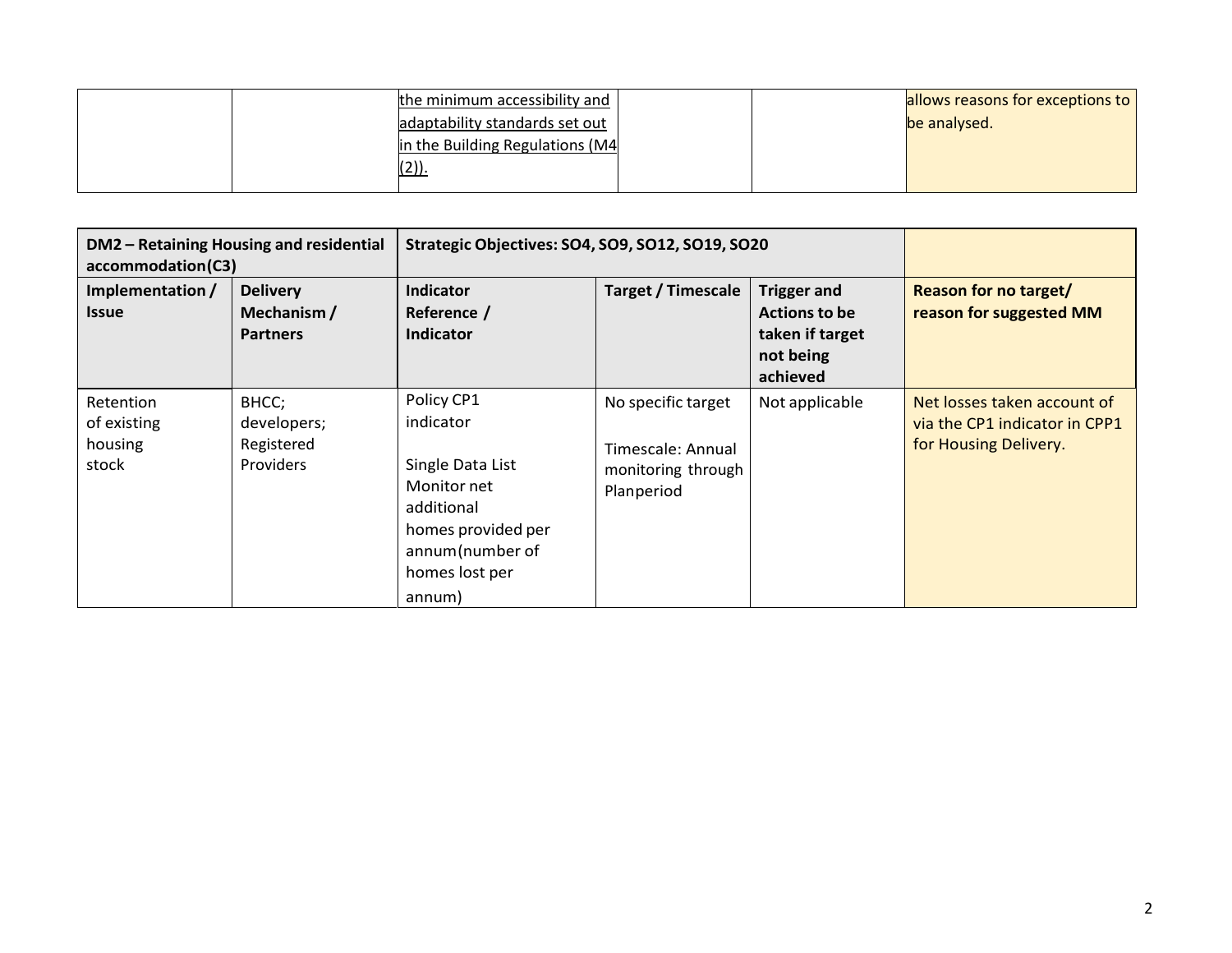| <b>DM5 - Supported Accommodation</b><br>(Specialist and Vulnerable Needs)                                            |                                         | Strategic Objectives: SO4, SO9, SO12, SO19, SO20                                                                                     |                                                                              |                                                                              |                                                                                                                                                                                                                                                                                                                        |
|----------------------------------------------------------------------------------------------------------------------|-----------------------------------------|--------------------------------------------------------------------------------------------------------------------------------------|------------------------------------------------------------------------------|------------------------------------------------------------------------------|------------------------------------------------------------------------------------------------------------------------------------------------------------------------------------------------------------------------------------------------------------------------------------------------------------------------|
| Implementation /<br><b>Issue</b>                                                                                     | Delivery Mechanism /<br><b>Partners</b> | Indicator Reference /<br>Indicator                                                                                                   | <b>Target / Timescale</b>                                                    | <b>Trigger and Actions</b><br>to be<br>taken if target not<br>being achieved | <b>Reason for no target/ reason for</b><br>suggested MM                                                                                                                                                                                                                                                                |
| Provision of specialist BHCC; Developers;<br>housing/<br>accommodation to<br>meet specialist and<br>vulnerable needs | <b>Registered Providers</b>             | LOI Number and type of<br>supported accommodation<br>units <sup>4</sup> for specialist and<br>vulnerable needs<br>completed annually | No specific target<br>Timescale: Annual<br>monitoring through<br>Plan period | Not applicable                                                               | Specific target not considered<br>appropriate because "supported<br>accommodation" covers a range<br>of specialist needs which are<br>monitored through Joint<br><b>Strategic Needs Assessment.</b><br>Policy provides a framework to<br>support provision of<br>accommodation which meets<br><b>identified needs.</b> |

| Policy DM6 - Build to Rent Housing                                                               |                                         | Strategic Objectives: SO4, SO9, SO12, SO19, SO20                                                                           |                                                                              |                                                                           |                                                                                                                                          |
|--------------------------------------------------------------------------------------------------|-----------------------------------------|----------------------------------------------------------------------------------------------------------------------------|------------------------------------------------------------------------------|---------------------------------------------------------------------------|------------------------------------------------------------------------------------------------------------------------------------------|
| Implementation /<br><b>Issue</b>                                                                 | Delivery Mechanism /<br><b>Partners</b> | Indicator Reference /<br><b>Indicator</b>                                                                                  | <b>Target / Timescale</b>                                                    | <b>Trigger and Actions</b><br>to be taken if target<br>not being achieved | Reason for no target/ reason for<br>suggested MM                                                                                         |
| Provision of Build to<br>Rent housing that<br>contributes to meet<br>identified demand/<br>lneed | <b>Developers</b>                       | LOI<br>Number of build to rent<br>dwellings completed<br>annually<br>LOI<br>Number & percentage of<br>affordable dwellings | No specific target<br>Timescale: Annual<br>monitoring through<br>Plan period | Not applicable                                                            | There is no quantified need set<br>out in Policy DM6, provision is<br>market driven. CP19 indicators<br>monitors the overall housing mix |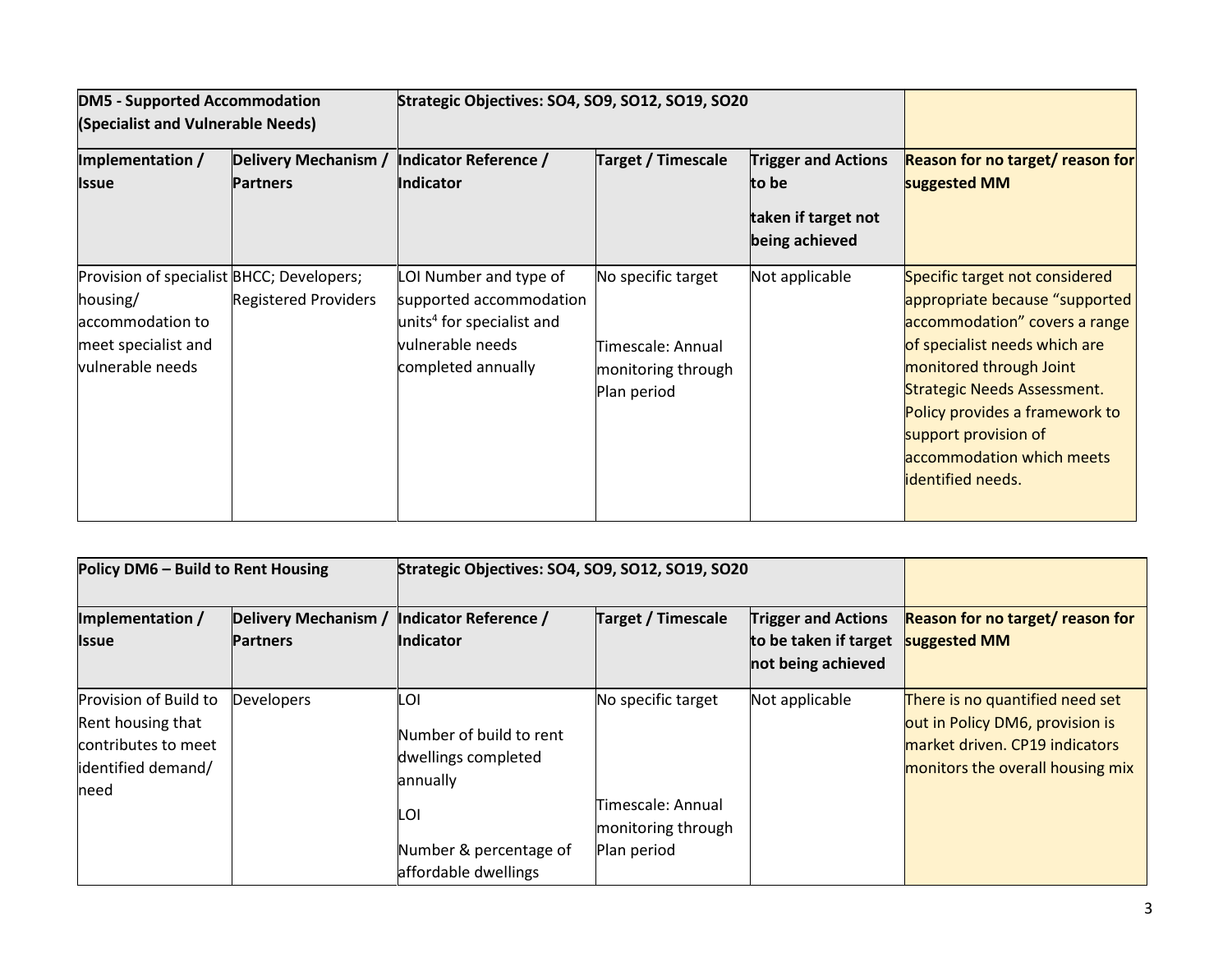|  | completed annually as part |  |  |
|--|----------------------------|--|--|
|  | of build to rent           |  |  |
|  | developments               |  |  |
|  |                            |  |  |

| <b>DM9 - Community Facilities</b>                     |                                                                        | Strategic Objectives: SO1, SO7, SO9, SO11, SO13, SO16, SO18, SO19,<br><b>SO20, SO22</b>                                                                         |                                                                           |                                                                           |                                                                                                                                                                                                                                                                                                                                            |
|-------------------------------------------------------|------------------------------------------------------------------------|-----------------------------------------------------------------------------------------------------------------------------------------------------------------|---------------------------------------------------------------------------|---------------------------------------------------------------------------|--------------------------------------------------------------------------------------------------------------------------------------------------------------------------------------------------------------------------------------------------------------------------------------------------------------------------------------------|
| Implementation /<br><b>Issue</b>                      | Delivery Mechanism /<br><b>Partners</b>                                | Indicator Reference /<br><b>Indicator</b>                                                                                                                       | <b>Target / Timescale</b>                                                 | <b>Trigger and Actions</b><br>to be taken if target<br>not being achieved | <b>Reason for No Target/ reason for</b><br>suggested MM                                                                                                                                                                                                                                                                                    |
| Provision and<br>retention of<br>community facilities | BHCC; public and<br>developers;<br>landowners;<br>commercial operators | No specific indicator $-$<br>private sector partners; requirement for community<br>facilities is addressed<br>through the Infrastructure<br>Delivery Plan (IDP) | No specific target<br>Timescale: Ongoing<br>monitoring through<br>the IDP | Not applicable                                                            | Purpose of the Policy is to<br>safeguard community facilities<br>and resist their loss and to support<br>the delivery of new facilities. It is<br>not considered that a meaningful<br>quantitative target for the<br>protection of existing facilities can<br>be set and no quantum of need<br>for new facilities is set out in<br>Policy. |

| <b>DM10 - Public Houses</b>      |                                                          | Strategic Objectives: SO13, SO16, SO18, SO19, SO20                                           |                           |                                                                           |                                                                                                                                                                 |
|----------------------------------|----------------------------------------------------------|----------------------------------------------------------------------------------------------|---------------------------|---------------------------------------------------------------------------|-----------------------------------------------------------------------------------------------------------------------------------------------------------------|
| Implementation /<br><b>Issue</b> | Delivery Mechanism /<br><b>Partners</b>                  | Indicator Reference /<br><b>Indicator</b>                                                    | <b>Target / Timescale</b> | <b>Trigger and Actions</b><br>to be taken if target<br>not being achieved | <b>Reason for No Target/ reason for</b><br>suggested MM                                                                                                         |
| Retention of public<br>houses    | BHCC; developers;<br>landowners;<br>commercial operators | Number of planning<br>permissions involving loss target<br>of public houses to other<br>uses | Target: No specific       | Not applicable                                                            | Purpose of the Policy is to<br>safeguard and to resist the loss of<br>viable pubs. It is not considered<br>that a meaningful quantitative<br>target can be set. |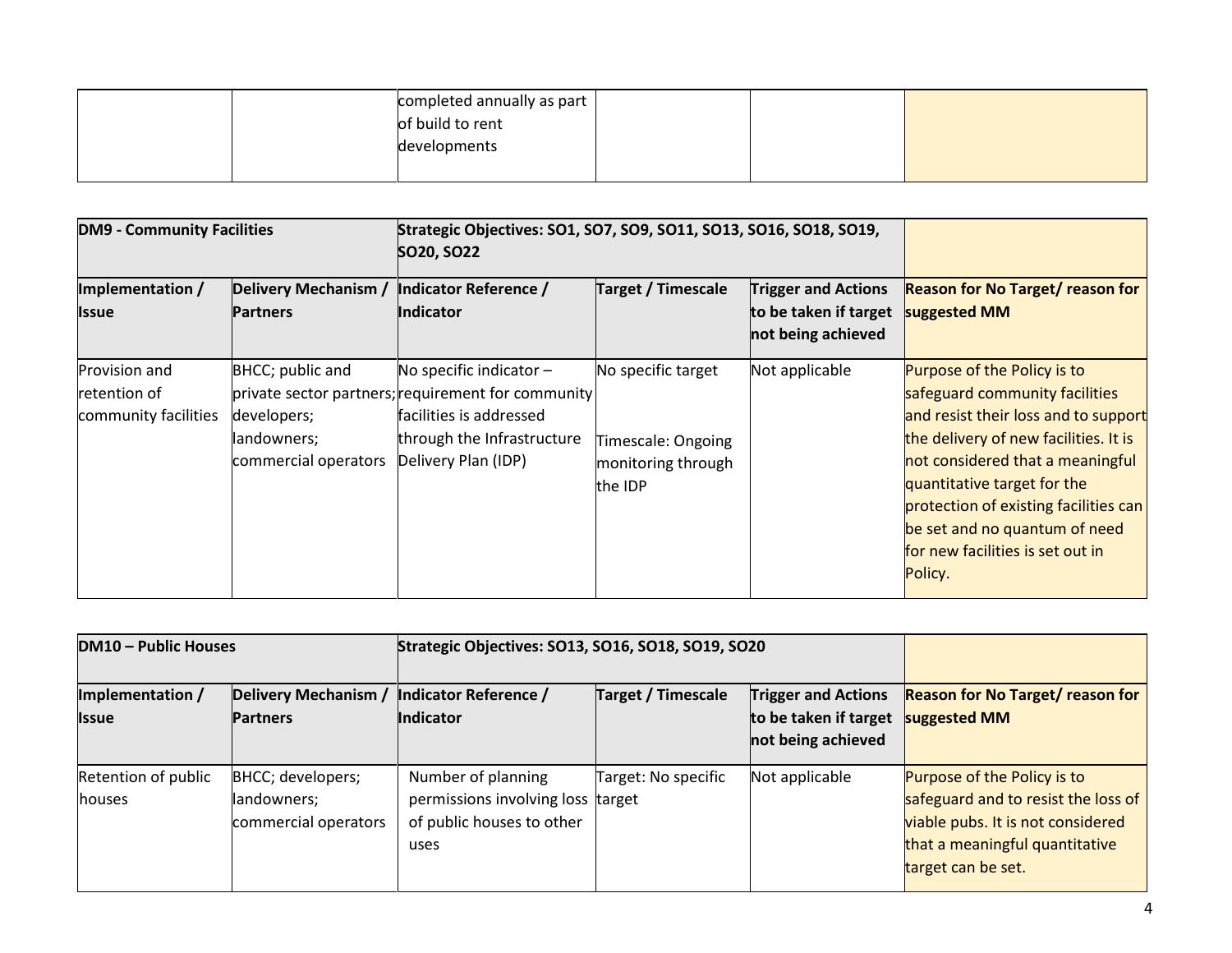|  | Timescale: Ongoing |  |
|--|--------------------|--|
|  | monitoring through |  |
|  | Plan period        |  |
|  |                    |  |
|  |                    |  |

| the Seafront                     | <b>DM15 - Commercial and Leisure Uses on</b>     | Strategic Objectives: SO3, SO13, SO16, SO17, SO22, SO23 |                           |                                                                                 |                                                         |
|----------------------------------|--------------------------------------------------|---------------------------------------------------------|---------------------------|---------------------------------------------------------------------------------|---------------------------------------------------------|
| Implementation /<br><b>Issue</b> | <b>Delivery</b><br>Mechanism/<br><b>Partners</b> | Indicator<br>Reference /<br>Indicator                   | <b>Target / Timescale</b> | <b>Trigger and</b><br>Actions to be<br>taken if target<br>not being<br>achieved | <b>Reason for No Target/</b><br>reason for suggested MM |
| Maintaining and                  | <b>BHCC</b> ; Seafront                           | LOI                                                     | No specific target        | Not applicable                                                                  | The policy does not seek to                             |
| enhancing the                    | Strategy;                                        | Number and type of uses                                 |                           |                                                                                 | retain a specific proportion of                         |
| diversity and mix                | landowners;                                      | on the seafront                                         | Timescale:                |                                                                                 | the different uses. Supports a                          |
| of usesin Special                | developers;                                      |                                                         | Ongoing monitoring        |                                                                                 | range of suitable retail, sport,                        |
| Commercial and                   | retailers and                                    |                                                         | throughretail health      |                                                                                 | leisure, cultural and recreation                        |
| Leisure Area                     | commercial                                       |                                                         | checks                    |                                                                                 | uses.                                                   |
|                                  | operators                                        |                                                         |                           |                                                                                 |                                                         |

|                                                     | <b>DM19 - Maximising Development Potential</b>                                                                                                            | Strategic Objectives: SO1, SO4, SO7, SO8, SO9, SO10, SO11, SO12,<br>SO13, SO15, SO16, SO19, SO20, SO22, SO23 |                                                                                                  |                                                                           |                                                                                               |
|-----------------------------------------------------|-----------------------------------------------------------------------------------------------------------------------------------------------------------|--------------------------------------------------------------------------------------------------------------|--------------------------------------------------------------------------------------------------|---------------------------------------------------------------------------|-----------------------------------------------------------------------------------------------|
| Implementation /<br>Issue                           | Delivery Mechanism /<br><b>Partners</b>                                                                                                                   | Indicator Reference /<br><b>Indicator</b>                                                                    | <b>Target / Timescale</b>                                                                        | <b>Trigger and Actions</b><br>to be taken if target<br>not being achieved | <b>Reason for No Target/ reason for</b><br>suggested MM                                       |
| Achieving efficient<br>and effective use of<br>land | BHCC; Area Action Plans; No specific indicator -<br>area-based SPDs; Urban Policy CP14 indicator<br>Design Framework SPD;<br>developers and<br>landowners | monitors net density<br>across the city and within<br>defined Development<br>Areas (DAs)                     | No specific target set Not applicable<br>Timescale: Ongoing<br>monitoring through<br>Plan period |                                                                           | Not measurable, minimum<br>densities and net densities<br>delivered measured through<br>CP14. |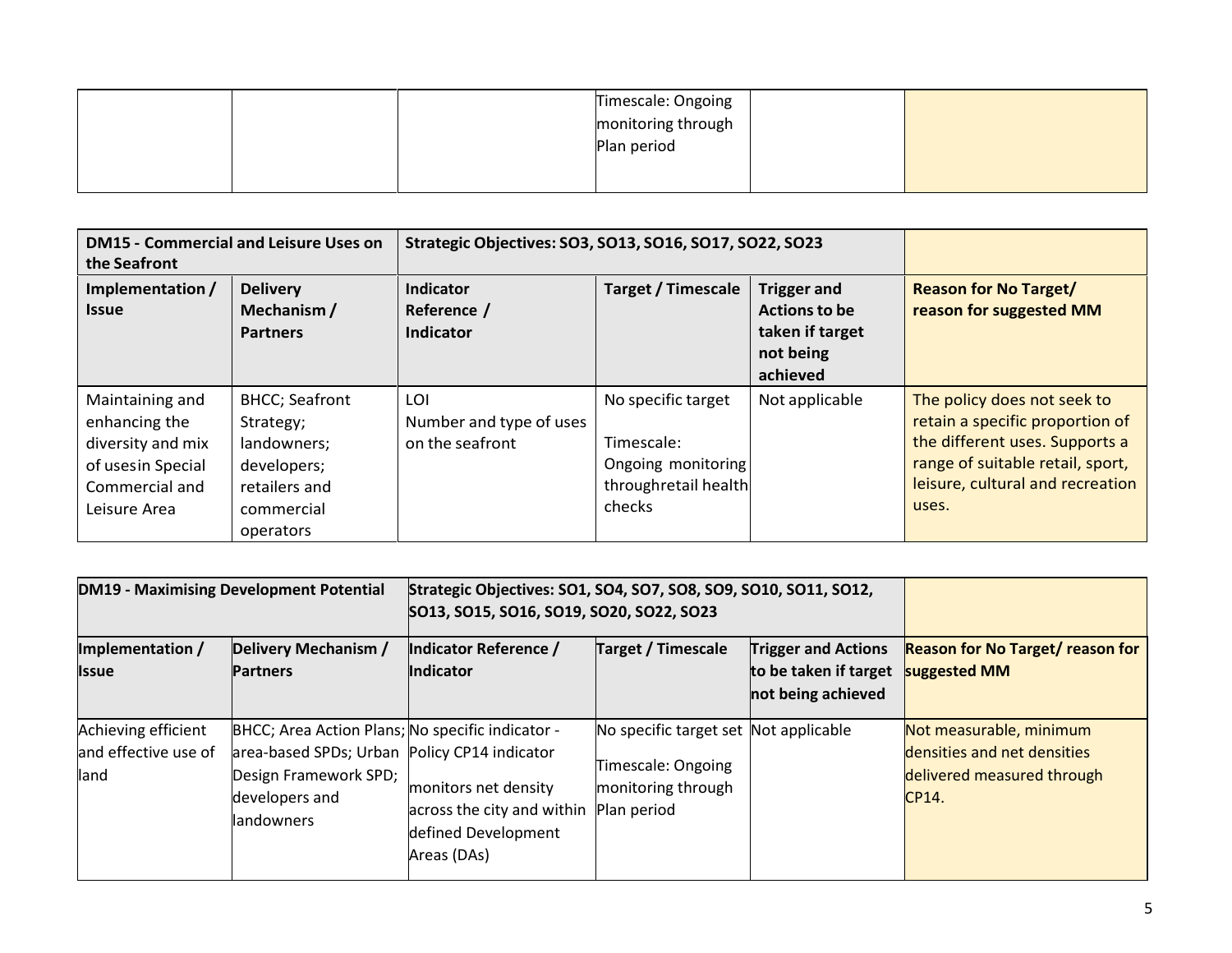| <b>DM25 - Communications Infrastructure</b>                                    |                                                 | Strategic Objectives: SO12, SO13, SO14, SO16, SO23                                                                                                                                                                                                    |                                                                                                                                                                                         |                                                                           |                                                                                                                                                                                         |
|--------------------------------------------------------------------------------|-------------------------------------------------|-------------------------------------------------------------------------------------------------------------------------------------------------------------------------------------------------------------------------------------------------------|-----------------------------------------------------------------------------------------------------------------------------------------------------------------------------------------|---------------------------------------------------------------------------|-----------------------------------------------------------------------------------------------------------------------------------------------------------------------------------------|
| Implementation /<br><b>Issue</b>                                               | Delivery Mechanism /<br><b>Partners</b>         | Indicator Reference /<br><b>Indicator</b>                                                                                                                                                                                                             | <b>Target / Timescale</b>                                                                                                                                                               | <b>Trigger and Actions</b><br>to be taken if target<br>not being achieved | <b>Reason for No Target/ reason for</b><br>suggested MM                                                                                                                                 |
| Managing the<br>location and design<br>юt<br>telecommunications<br>development | <b>BHCC: telecommunication LOI</b><br>operators | Appropriate<br>Implementation and<br>siting of modern<br><b>kommunications</b><br><del>Infrastructure</del><br>Appeal success rate for<br>applications where<br>appearance/ impact on Timescale: Ongoing<br>setting/ clutter are<br>principal issues. | No specific target70%<br>appeals dismissed<br>where appearance/<br>limpact on<br>setting/reducing<br>clutter are principal<br>issues<br><b>Annual monitoring</b><br>through Plan period | Not applicable                                                            | <b>Proposed Modification to include</b><br>the following target.<br>70% of appeals dismissed where<br>appearance/ impact on setting/<br>reducing clutter principal issues in<br>appeal. |

| <b>DM34 - Transport Interchanges</b> |                                                                                                                                             | Strategic Objectives: SO1, SO3, SO7, SO11, SO14, SO19, SO22 |                                                                               |                                                                           |                                                                                                                                            |
|--------------------------------------|---------------------------------------------------------------------------------------------------------------------------------------------|-------------------------------------------------------------|-------------------------------------------------------------------------------|---------------------------------------------------------------------------|--------------------------------------------------------------------------------------------------------------------------------------------|
| Implementation /<br><b>Issue</b>     | Delivery Mechanism /<br><b>Partners</b>                                                                                                     | Indicator Reference /<br><b>Indicator</b>                   | <b>Target / Timescale</b>                                                     | <b>Trigger and Actions</b><br>to be taken if target<br>not being achieved | <b>Reason for No Target/ reason for</b><br>suggested MM                                                                                    |
| interchanges                         | Provision of transport BHCC; Local Transport<br>Plan; public transport<br>providers; planning<br>obligations/CIL;<br>developers; landowners | LOI<br>New transport<br>interchange facilities<br>provided  | No specific target<br>Timescale: Ongoing<br>monitoring through<br>plan period | Not applicable                                                            | Policy is reactive and does not set<br>out specific facility requirements.<br>It is not considered that a<br>meaningful target can be set. |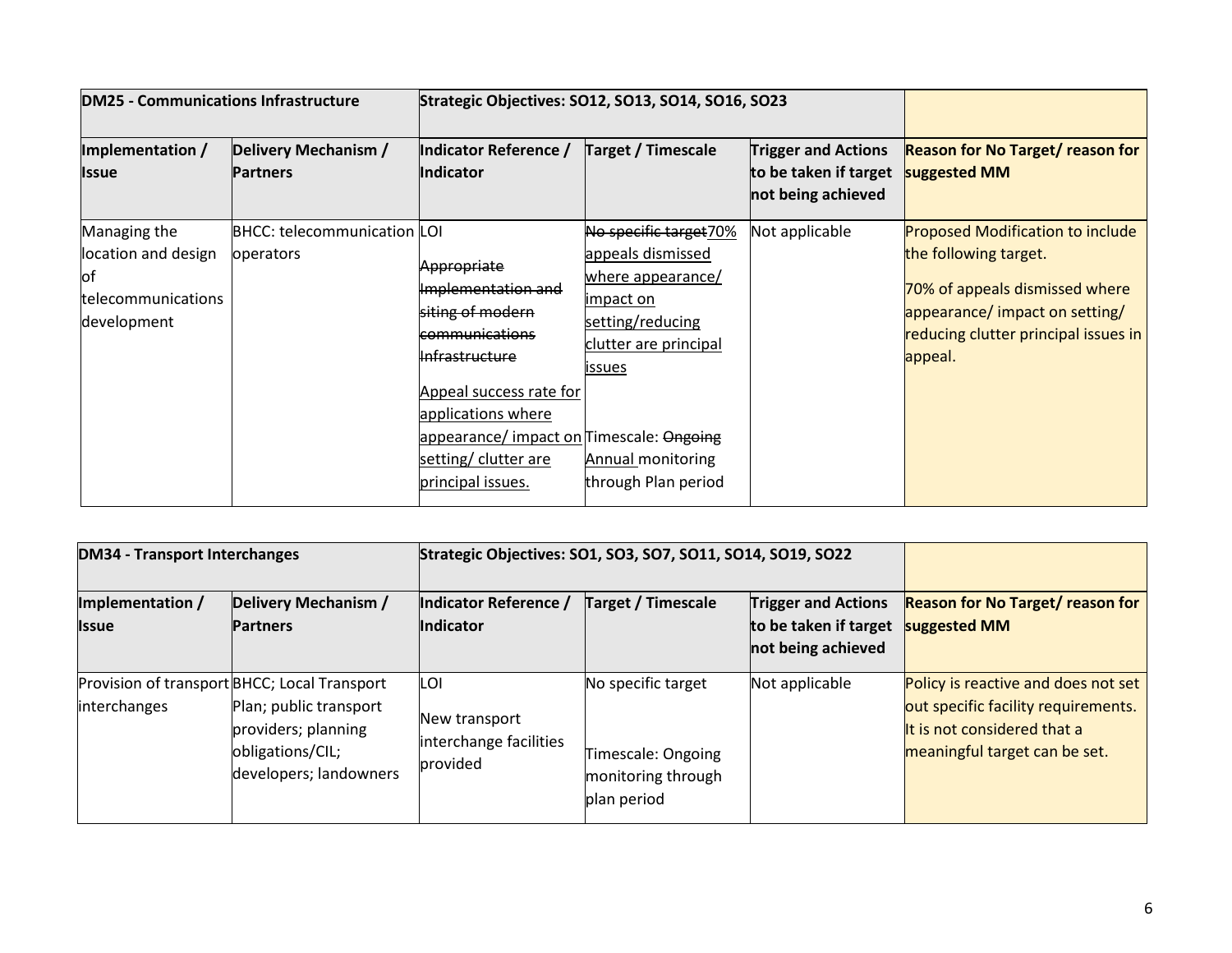| <b>DM36 - Parking and Servicing</b>                              |                                                                            | Strategic Objectives: SO1, SO7, SO11, SO19, SO20, SO22                                                                                                                             |                                                                               |                                                                           |                                                                                                                                                                                                                                                                                                                                                                                                      |
|------------------------------------------------------------------|----------------------------------------------------------------------------|------------------------------------------------------------------------------------------------------------------------------------------------------------------------------------|-------------------------------------------------------------------------------|---------------------------------------------------------------------------|------------------------------------------------------------------------------------------------------------------------------------------------------------------------------------------------------------------------------------------------------------------------------------------------------------------------------------------------------------------------------------------------------|
| Implementation /<br><b>Issue</b>                                 | Delivery Mechanism /<br><b>Partners</b>                                    | Indicator Reference /<br><b>Indicator</b>                                                                                                                                          | <b>Target / Timescale</b>                                                     | <b>Trigger and Actions</b><br>to be taken if target<br>not being achieved | <b>Reason for No Target/ reason for</b><br>suggested MM                                                                                                                                                                                                                                                                                                                                              |
| Delivery of<br>appropriate parking<br>and servicing<br>provision | BHCC; SDP14 Parking<br><b>Standards for New</b><br>Development; developers | Covered under City<br>Plan SA indicator 6<br>Percentage of<br>development where<br>cycle parking provided<br>Percentage of<br>residential units<br>delivered that are car-<br>free | No specific target<br>Timescale: Ongoing<br>monitoring through<br>Plan period | Not applicable                                                            | SA Indicator 6 is reported in the<br><b>AMR</b> and monitors the percentage<br>of development where cycle<br>parking is provided and any trends<br>in the data. It is not considered<br>necessary to set an additional<br>specific target.<br>The policy does not require<br>developments to be car-free in<br>any specific circumstances so it is<br>not considered appropriate to set<br>a target. |
|                                                                  |                                                                            |                                                                                                                                                                                    |                                                                               |                                                                           | For motor vehicle parking<br>provision it would be difficult to<br>identify a specific meaningful<br>target.                                                                                                                                                                                                                                                                                         |
| DM39 - Development on the Seafront                               |                                                                            | Strategic Objectives: SO1, SO8, SO10, SO17, SO22, SO23                                                                                                                             |                                                                               |                                                                           |                                                                                                                                                                                                                                                                                                                                                                                                      |
| Implementation /<br><b>Issue</b>                                 | Delivery Mechanism /<br><b>Partners</b>                                    | Indicator Reference /<br><b>Indicator</b>                                                                                                                                          | <b>Target / Timescale</b>                                                     | <b>Trigger and Actions</b><br>to be taken if target<br>not being achieved | <b>Reason for No Target/ reason for</b><br>suggested MM                                                                                                                                                                                                                                                                                                                                              |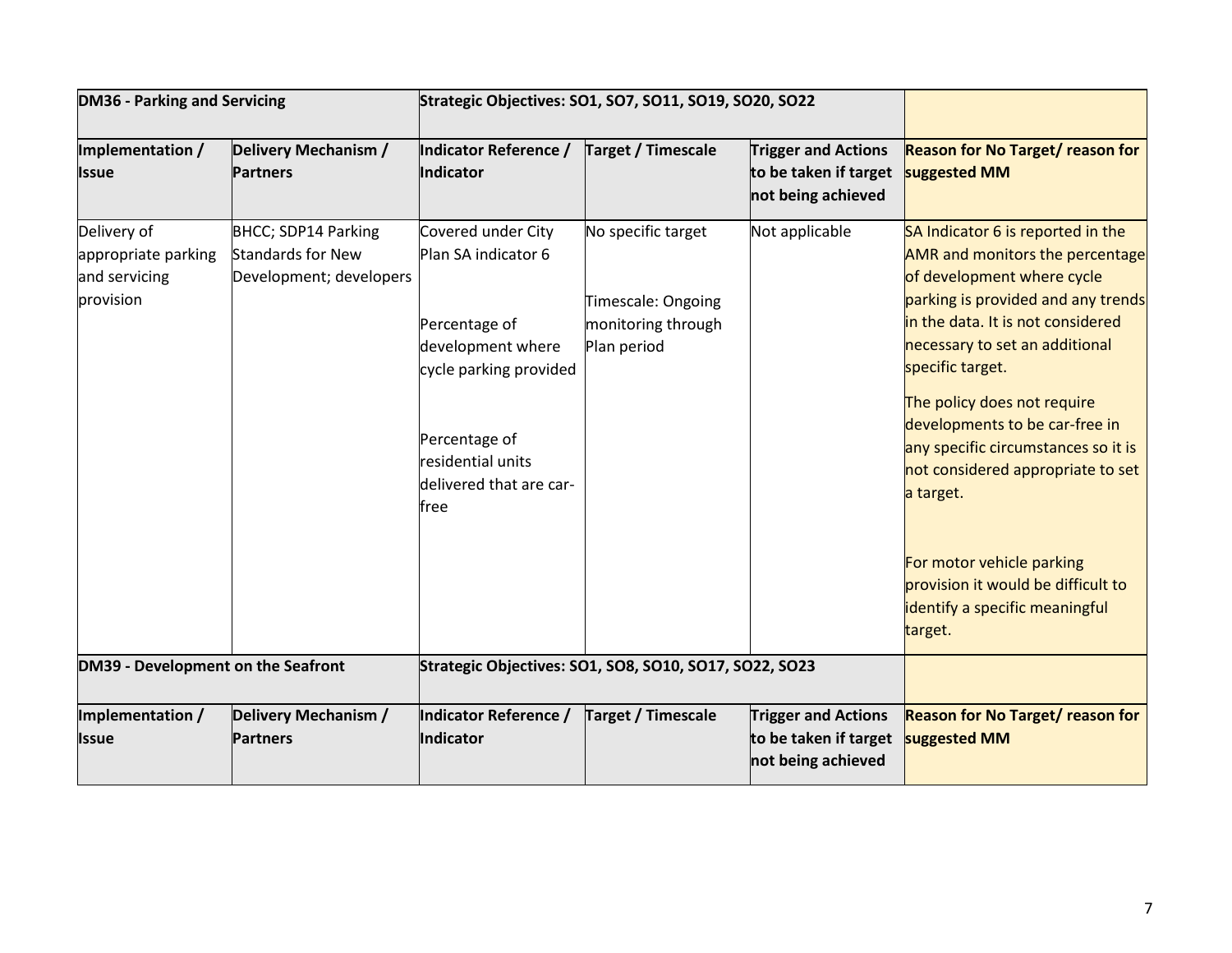| Ensuring coastal  | <b>BHCC</b> ; Shoreline                                                                         | Policy CP11 indicator                                                                                                                                                     | No specific target                                                                        | Not applicable                | Addressed through indicators and                                                |
|-------------------|-------------------------------------------------------------------------------------------------|---------------------------------------------------------------------------------------------------------------------------------------------------------------------------|-------------------------------------------------------------------------------------------|-------------------------------|---------------------------------------------------------------------------------|
| <b>protection</b> | Management Plan; Coastal<br>Defence strategies;<br>Seafront Strategy;<br>developers; landowners | Policy SA1 indicators<br>Single Data List<br>Number of planning<br>permissions granted<br>contrary to the advice<br>of the Environment<br>Agency on flood risk<br>grounds | Targets as per CP11<br>and SA1<br>Timescale: Ongoing<br>monitoring through<br>Plan period | As for Policy CP11<br>and SA1 | targets for CPP1 policy SA1.<br>Targets included as per CP11 and<br><b>SA1.</b> |

| DM40 - Protection of Environment and Health - Strategic Objectives: SO6, SO7, SO8, SO10, SO11, SO12, SO14, SO15,<br><b>Pollution and Nuisance</b> |                                                | SO16, SO22, SO23                                                                                            |                                                                               |                                                                           |                                                                                                                     |
|---------------------------------------------------------------------------------------------------------------------------------------------------|------------------------------------------------|-------------------------------------------------------------------------------------------------------------|-------------------------------------------------------------------------------|---------------------------------------------------------------------------|---------------------------------------------------------------------------------------------------------------------|
| Implementation /<br><b>Issue</b>                                                                                                                  | Delivery Mechanism /<br><b>Partners</b>        | Indicator Reference /<br><b>Indicator</b>                                                                   | <b>Target / Timescale</b>                                                     | <b>Trigger and Actions</b><br>to be taken if target<br>not being achieved | <b>Reason for No Target/ reason for</b><br>suggested MM                                                             |
| Preventing adverse<br>impacts on air quality Plan; developers;                                                                                    | <b>BHCC</b> ; Air Quality Action<br>landowners | Covered under City<br>Plan SA indicator 2<br>Extent of air quality<br>management area in<br>Brighton & Hove | No specific target<br>Timescale: Ongoing<br>monitoring through<br>Plan period | Not applicable                                                            | SA indicator 2 has no specific<br>target.<br><b>AMR Appendices final - April</b><br>2021.pdf (brighton-hove.gov.uk) |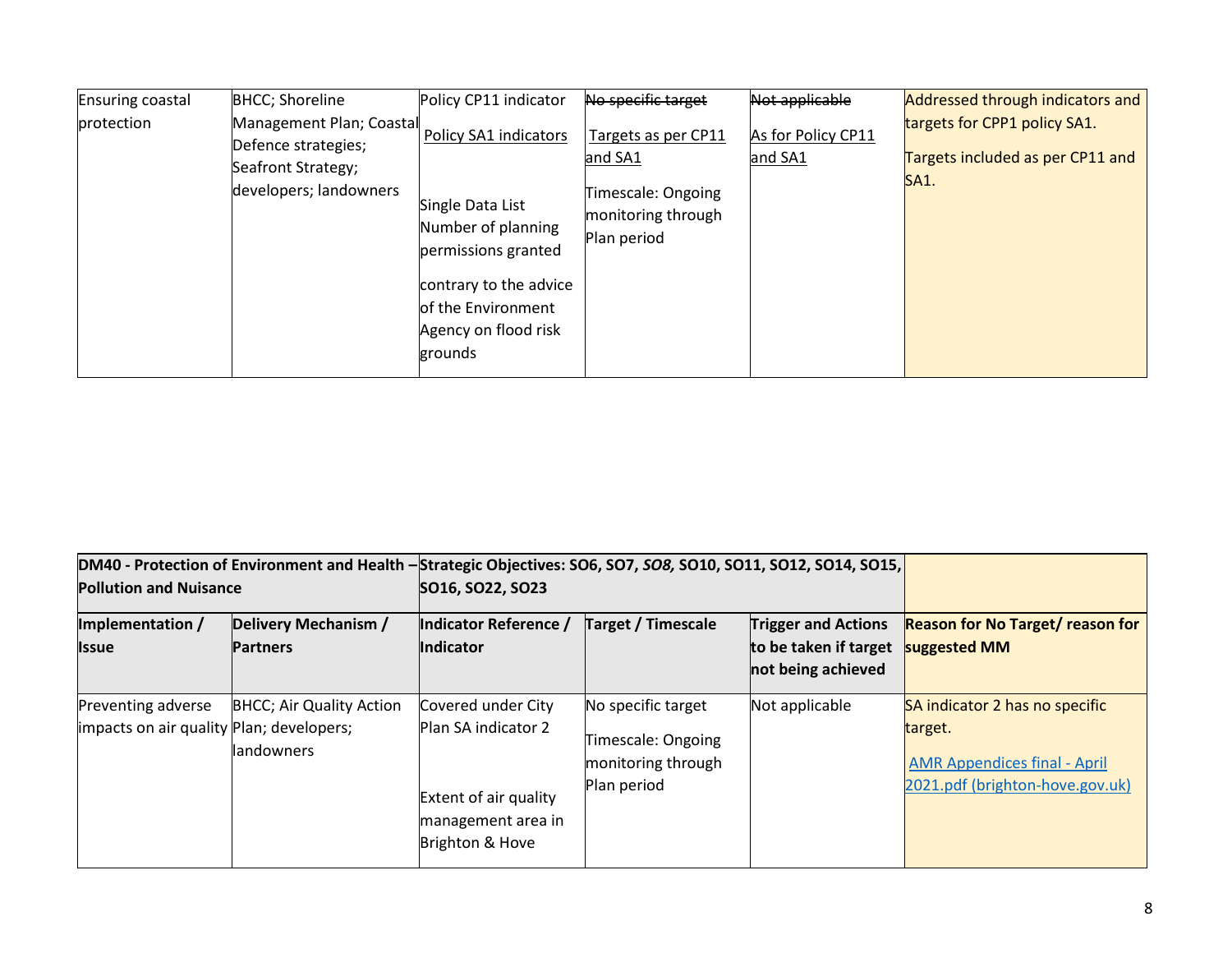| <b>Land Stability</b>                | DM41 - Polluted Sites, Hazardous Substances and                                                                                                        | Strategic Objectives: SO1, SO7, SO9, SO22, SO23                                                                                                                                                                                                                                          |                                                         |                                                                           |                                                                                                                     |
|--------------------------------------|--------------------------------------------------------------------------------------------------------------------------------------------------------|------------------------------------------------------------------------------------------------------------------------------------------------------------------------------------------------------------------------------------------------------------------------------------------|---------------------------------------------------------|---------------------------------------------------------------------------|---------------------------------------------------------------------------------------------------------------------|
| Implementation /<br><b>Issue</b>     | Delivery Mechanism /<br><b>Partners</b>                                                                                                                | Indicator Reference / Target / Timescale<br>Indicator                                                                                                                                                                                                                                    |                                                         | <b>Trigger and Actions</b><br>to be taken if target<br>not being achieved | <b>Reason for No Target/ reason for</b><br>suggested MM                                                             |
| Avoiding risks to<br>the environment | <b>BHCC; Contaminated Land</b><br>health, safety and/or Strategy; Health & Safety<br>Executive (HSE); Environment<br>Agency; landowners;<br>developers | No specific indicator<br>Partly covered by City Timescale: Ongoing<br>Plan SA indicator 9<br>Number of sites of<br>previously developed<br>land that have been<br>identified as having<br>potential for<br>contamination under<br>Part 2A of the<br>Environment<br><b>Protection Act</b> | No specific target<br>monitoring through<br>Plan period | Not applicable                                                            | SA indicator 9 has no specific<br>target:<br><b>AMR Appendices final - April</b><br>2021.pdf (brighton-hove.gov.uk) |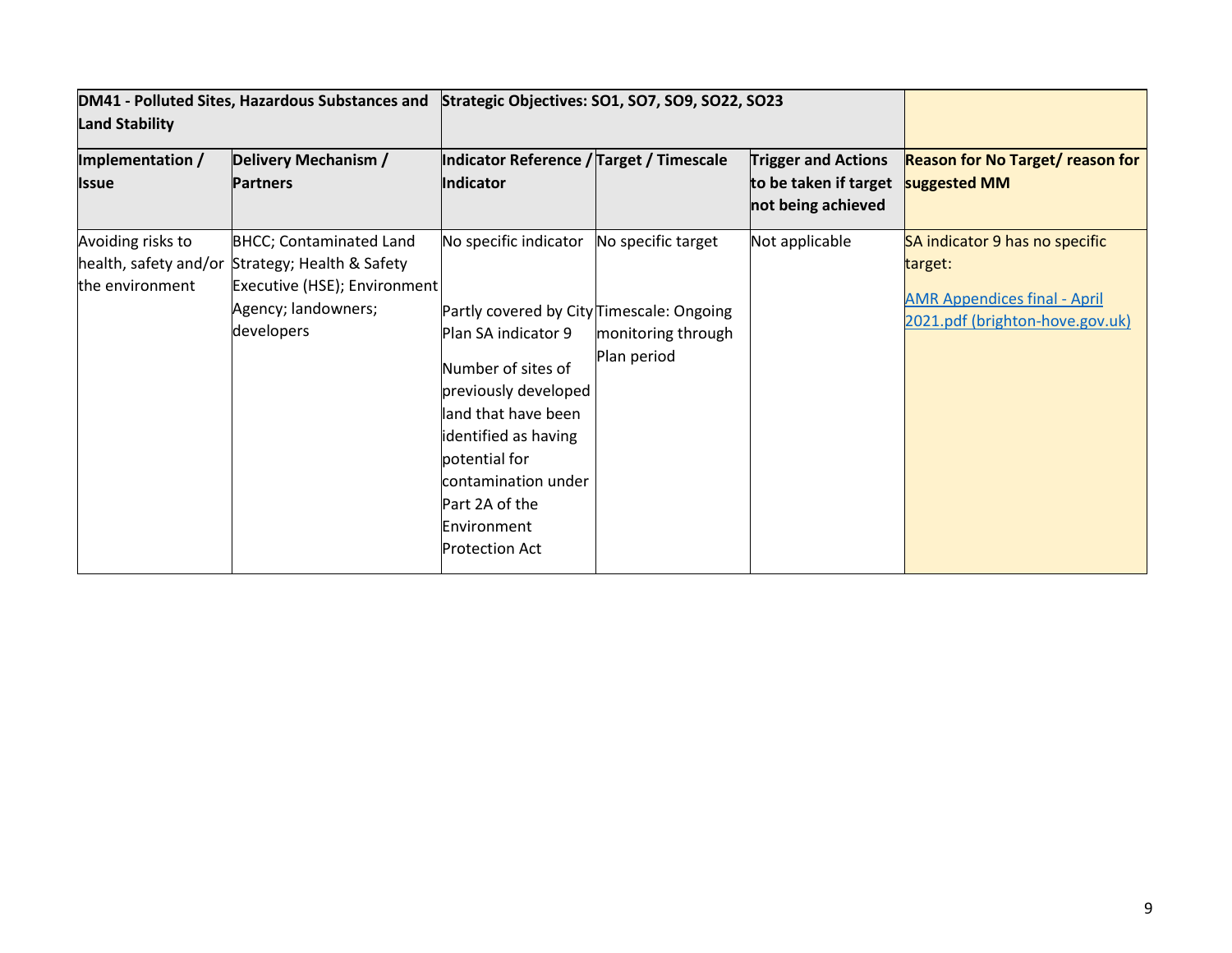| <b>DM43 - Sustainable Urban Drainage</b> |                                                                                                                                                                                                                                | Strategic Objectives: SO7, SO8, SO14, SO17, SO22                                                                                                                      |                                                                               |                                          |                                                                                                                                                                     |
|------------------------------------------|--------------------------------------------------------------------------------------------------------------------------------------------------------------------------------------------------------------------------------|-----------------------------------------------------------------------------------------------------------------------------------------------------------------------|-------------------------------------------------------------------------------|------------------------------------------|---------------------------------------------------------------------------------------------------------------------------------------------------------------------|
| <b>Issue</b>                             | <b>Implementation / Delivery Mechanism /</b><br><b>Partners</b>                                                                                                                                                                | Indicator Reference /<br>Indicator                                                                                                                                    |                                                                               | be taken if target not<br>being achieved | Target / Timescale Trigger and Actions to Reason for No Target/ reason for<br>suggested MM                                                                          |
| Management of<br>loff                    | <b>BHCC; Strategic Flood Risk</b><br>surface water run Assessment (SFRA);<br>Sustainable Drainage SPD<br>(when adopted); Southern<br><b>Water; Environment Agency;</b><br>South Downs National Park;<br>developers; landowners | Covered under City<br>Plan SA indicator 7<br>Percentage of new<br>development<br>incorporating SUDS<br>within the<br>development or<br>beyond the<br>development area | No specific target<br>Timescale: Ongoing<br>monitoring through<br>Plan period | Not applicable                           | Policy requires new buildings/ car<br>parking or hard standing to<br>incorporate appropriate SUDS but<br>allows for exceptions where not<br>reasonably practicable. |

| <b>DM45 - Community Energy</b>   |                                                                                         | Strategic Objectives: SO1, SO7, SO8, SO19, SO20, SO22    |                           |                                                                  |                                                                 |
|----------------------------------|-----------------------------------------------------------------------------------------|----------------------------------------------------------|---------------------------|------------------------------------------------------------------|-----------------------------------------------------------------|
| Implementation /<br><b>Issue</b> | Delivery Mechanism /<br><b>Partners</b>                                                 | Indicator Reference /<br>Indicator                       | <b>Target / Timescale</b> | <b>Trigger and Actions</b><br>to be taken if target suggested MM | <b>Reason for No Target/ reason for</b>                         |
|                                  |                                                                                         |                                                          |                           | not being achieved                                               |                                                                 |
| emissions                        | Reduction of carbon BHCC; Sustainability<br>Checklist; developers;<br><b>landowners</b> | LOI<br>Number of                                         | No specific target        | Not applicable                                                   | The policy encourages but does<br>not require community energy. |
|                                  |                                                                                         | developments<br>permitted that<br>incorporate or link to |                           |                                                                  |                                                                 |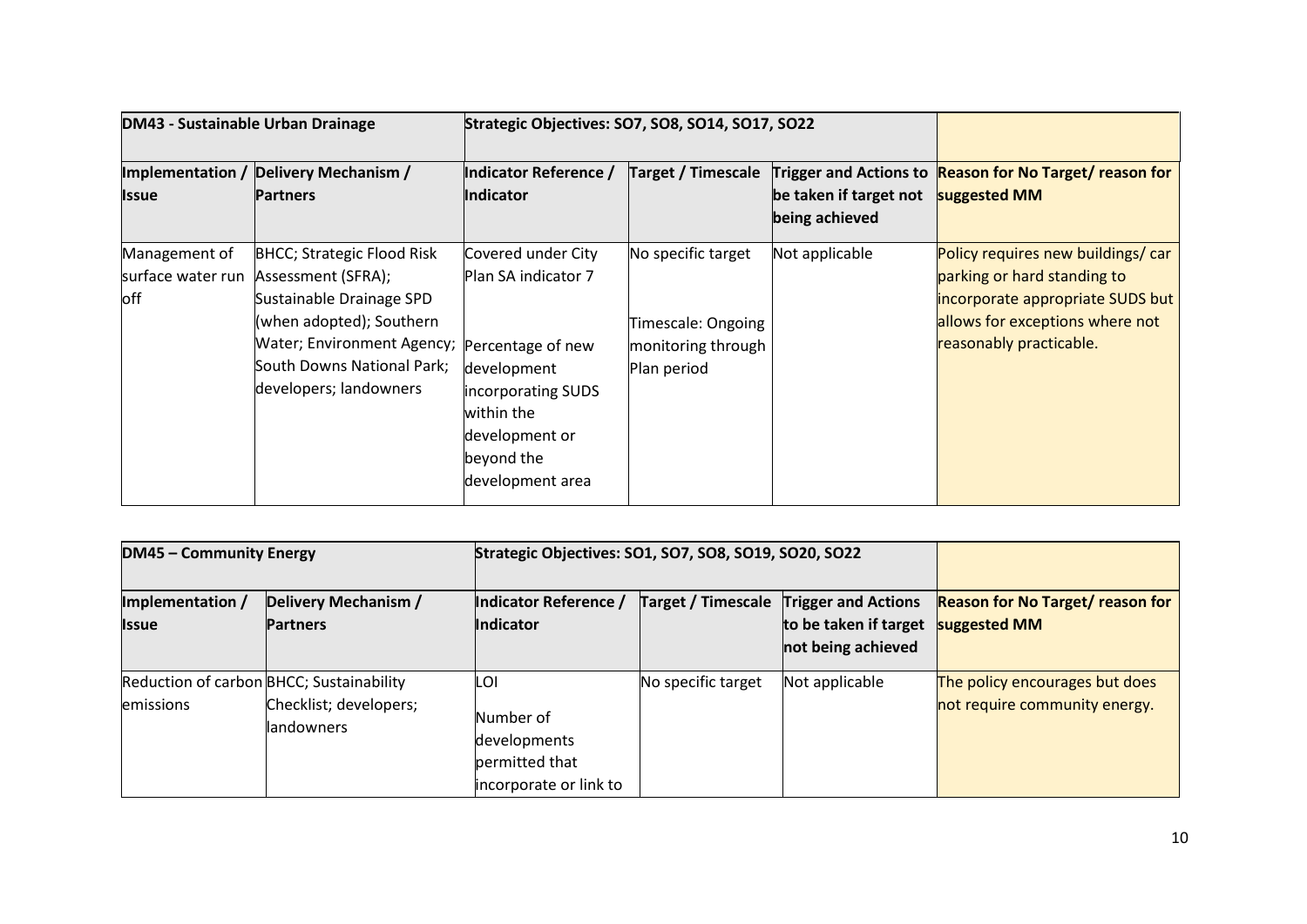|  | community energy | Timescale: Ongoing |  |
|--|------------------|--------------------|--|
|  | projects         | monitoring through |  |
|  |                  | Plan period        |  |
|  |                  |                    |  |
|  |                  |                    |  |

| <b>DM46 - Heating and Cooling Network</b><br><b>Infrastructure</b>         |                                                                                                                  | Strategic Objectives: SO1, SO7, SO8, SO19, SO20, SO22                                                                           |                                                                               |                                                                           |                                                                                                                                                                        |
|----------------------------------------------------------------------------|------------------------------------------------------------------------------------------------------------------|---------------------------------------------------------------------------------------------------------------------------------|-------------------------------------------------------------------------------|---------------------------------------------------------------------------|------------------------------------------------------------------------------------------------------------------------------------------------------------------------|
| Implementation /<br>Issue                                                  | Delivery Mechanism /<br><b>Partners</b>                                                                          | Indicator Reference /<br><b>Indicator</b>                                                                                       | <b>Target / Timescale</b>                                                     | <b>Trigger and Actions</b><br>to be taken if target<br>not being achieved | <b>Reason for No Target/ reason for</b><br>suggested MM                                                                                                                |
| Promotion of<br>sustainable energy<br>and reduction of<br>carbon emissions | <b>BHCC; BEIS Heat Networks</b><br>Delivery Unit; planning<br>conditions/ obligations;<br>developers; landowners | LOI<br>Number of<br>developments<br>permitted that include<br>integrated heat<br>networks and/or<br>communal heating<br>systems | No specific target<br>Timescale: Ongoing<br>monitoring through<br>Plan period | Not applicable                                                            | The policy encourages the<br>inclusion of heat and cooling<br>networks and that they should<br>meet certain standards therefore<br>difficult to set meaningful target. |
| <b>SA7 - Benfield Valley</b>                                               |                                                                                                                  | Strategic Objectives: SO10, SO14, SO15, SO22                                                                                    |                                                                               |                                                                           |                                                                                                                                                                        |
| Implementation /<br><b>Issue</b>                                           | Delivery Mechanism /<br><b>Partners</b>                                                                          | Indicator Reference /<br><b>Indicator</b>                                                                                       | <b>Target / Timescale</b>                                                     | <b>Trigger and Actions</b><br>to be taken if target<br>not being achieved | <b>Reason for No Target/ reason for</b><br>suggested MM                                                                                                                |